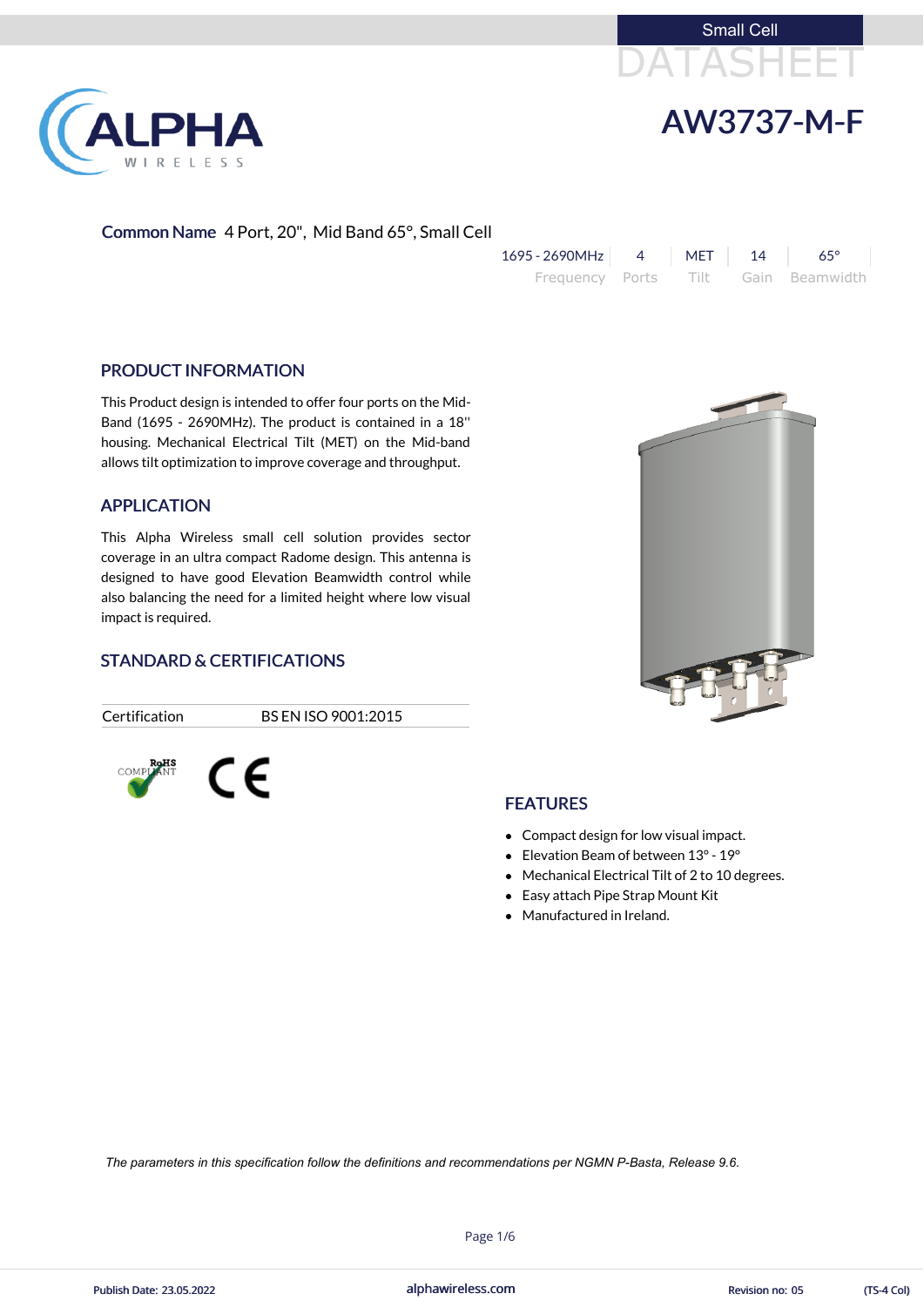

AW3737-M-F

## TECHNICAL SPECIFICATION

| <b>Electrical Specifications</b>     |                                         |            |                                                    |             |             |                |
|--------------------------------------|-----------------------------------------|------------|----------------------------------------------------|-------------|-------------|----------------|
| <b>Frequency Range</b>               |                                         | <b>MHz</b> | 1695 - 1995                                        | 1920 - 2170 | 2170 - 2500 | 2500 - 2690    |
| Polarisation                         |                                         | Degree     | +/-45° Slant Linear                                |             |             |                |
| Gain                                 | Basta                                   | dBi        | $12.9 \pm 0.5$<br>$13.3 \pm 0.5$<br>$13.5 \pm 0.5$ |             |             | $13.7 \pm 0.5$ |
|                                      | Max                                     | dBi        | 13.4                                               | 13.8        | 14.0        | 14.2           |
| Azimuth Beamwidth                    |                                         | Degree     | $71^\circ$                                         | $67^\circ$  | $63^\circ$  | $58^\circ$     |
| Azimuth Beam Squint                  |                                         | Degree<    | $5^\circ$                                          |             |             |                |
| Elevation Beamwidth                  |                                         | Degree     | $19^\circ$<br>$17^\circ$<br>$15^\circ$             |             |             | $13^\circ$     |
| <b>Electrical Downtilt</b>           |                                         | Degree     | $T2^\circ$ - T10 $^\circ$                          |             |             |                |
| <b>Electrical Downtilt Deviation</b> |                                         | Degree<    | 1.5                                                |             |             |                |
| Impedance                            |                                         | Ohms       | 50                                                 |             |             |                |
| <b>VSWR</b>                          |                                         | $\prec$    | 1.5                                                |             |             |                |
| <b>Return Loss</b>                   |                                         | dB         | 14                                                 |             |             |                |
| <b>Isolation</b>                     |                                         | dB         | 25                                                 |             |             |                |
|                                      | Front to Back Ratio: Total Power +/-30° | dB         | 27                                                 |             |             |                |
| Passive Intermodulation              |                                         | dBc<       | $-150$                                             |             |             |                |
| <b>Cross-Polar Discrimination</b>    |                                         | dB         | 16                                                 |             |             |                |
|                                      | Maximum Effective Power Per Port        | W          | 250                                                |             |             |                |

## Representative Pattern Files





Azimuth **Elevation** 

For radiation pattern files, please login at www.alphawireless.com

alphawireless.com

Page 2/6

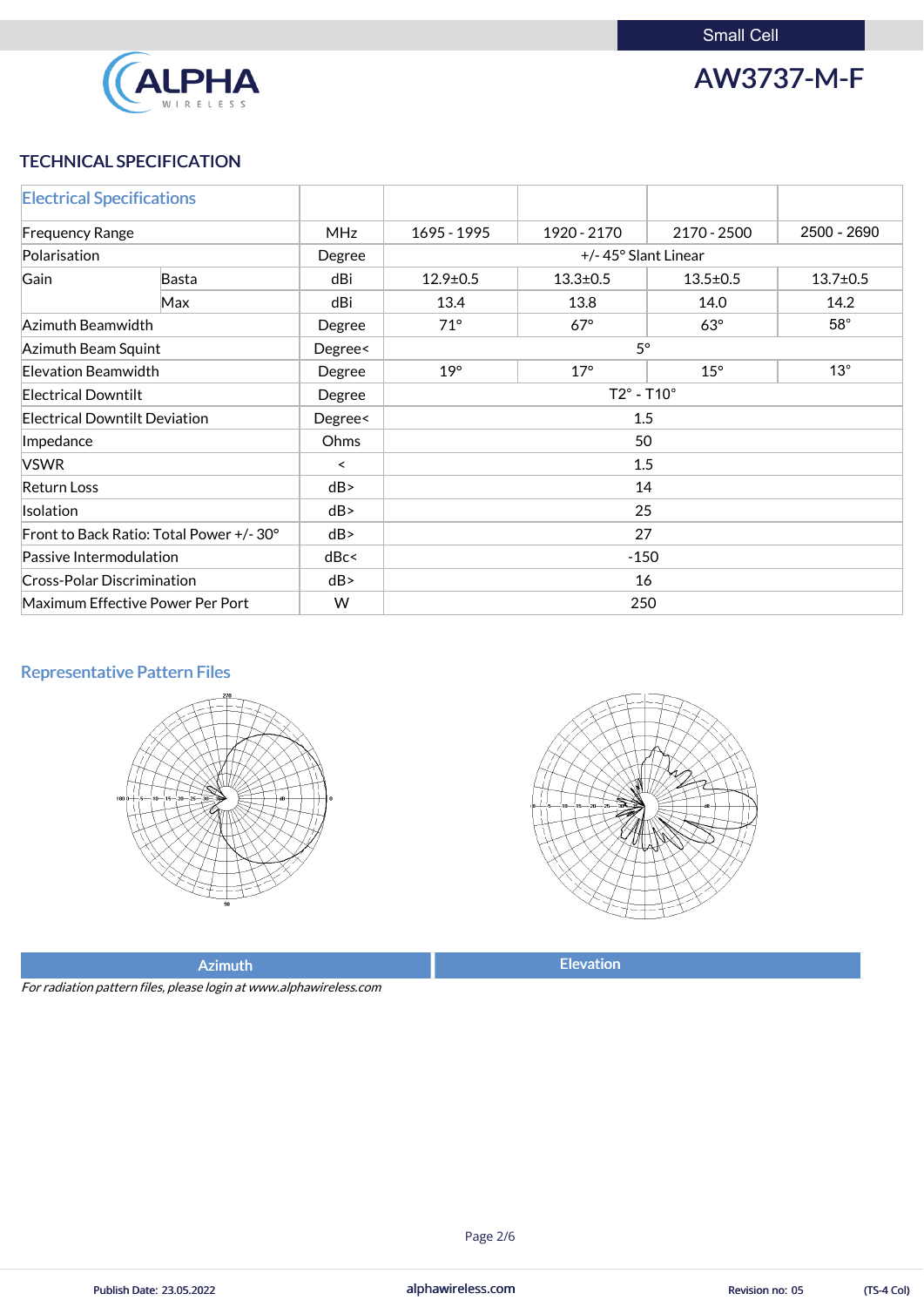

AW3737-M-F

## TECHNICAL SPECIFICATION

alphawireless.com Publish Date: 23.05.2022 **Revision no: 05** alphawireless.com **and algebra and algebra 23.05.2022** (TS-4 Col)

| <b>Mechanical Specifications</b>                |                             |                                           |
|-------------------------------------------------|-----------------------------|-------------------------------------------|
| <b>Dimensions</b>                               | $mm$ (in)                   | 500 (19.7) x 280 (11) x 125 (4.9) - LxWxH |
| Net Weight (antenna)                            | kg (lb)                     | 5(11.0)                                   |
| Net Weight (mount)                              | kg (lb)                     | 1.5(3.3)                                  |
| Shipping Weight                                 | kg (lb)                     | 7.5(16.5)                                 |
| Connector Type (Female)                         |                             | $4.3 - 10$                                |
| <b>Connector Position</b>                       | -                           | <b>Bottom</b>                             |
| Connector Quantity                              |                             | $\overline{4}$                            |
| Windload Frontal (at Rated Wind Speed: 150km/h) | $N$ (lbf)                   | 144 (33)                                  |
| Windload Lateral (at Rated Wind Speed: 150km/h) | $N$ (lbf)                   | 67(15)                                    |
| <b>Survival Wind Speed</b>                      | $km/h$ (mph)                | 200(125)                                  |
| Radome Material                                 |                             | UV stabilised PVC                         |
| Radome Colour                                   | <b>RAL</b>                  | 7035                                      |
| <b>Product Compliance Environmental</b>         |                             | <b>RoHS</b>                               |
| Lightning Protection                            |                             | DC Grounded                               |
| Cold Temperature Survival                       | <b>Celsius (Fahrenheit)</b> | $-40(-40)$                                |
| <b>Hot Temperature Survival</b>                 | Celsius (Fahrenheit)        | 70 (158)                                  |

## Array Layout and RET Information

| Υ1<br>Υ2 | 1690 - 2690 | $1 - 2$                | 1                        |
|----------|-------------|------------------------|--------------------------|
|          |             |                        |                          |
|          | 1690 - 2690 | $3 - 4$                | 1                        |
|          |             |                        |                          |
|          |             | Note: Box sizes do not | represent antenna sizes. |

Page 3/6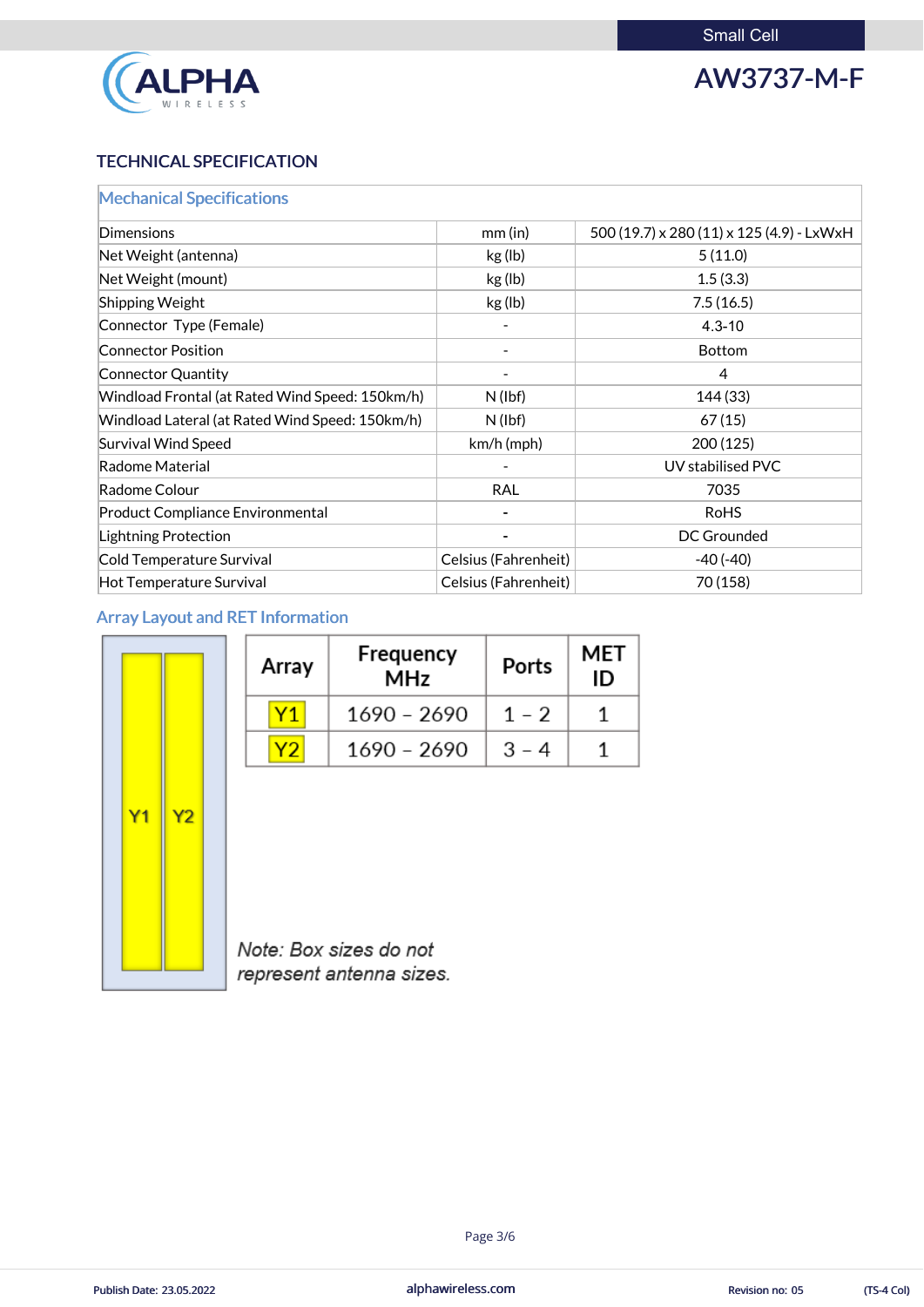Small Cell



AW3737-M-F

### Mechanical Illustration



Page 4/6

Publish Date: 23.05.2022 **alphawireless.com** alphawireless.com Revision no: 05 (TS-4 Col)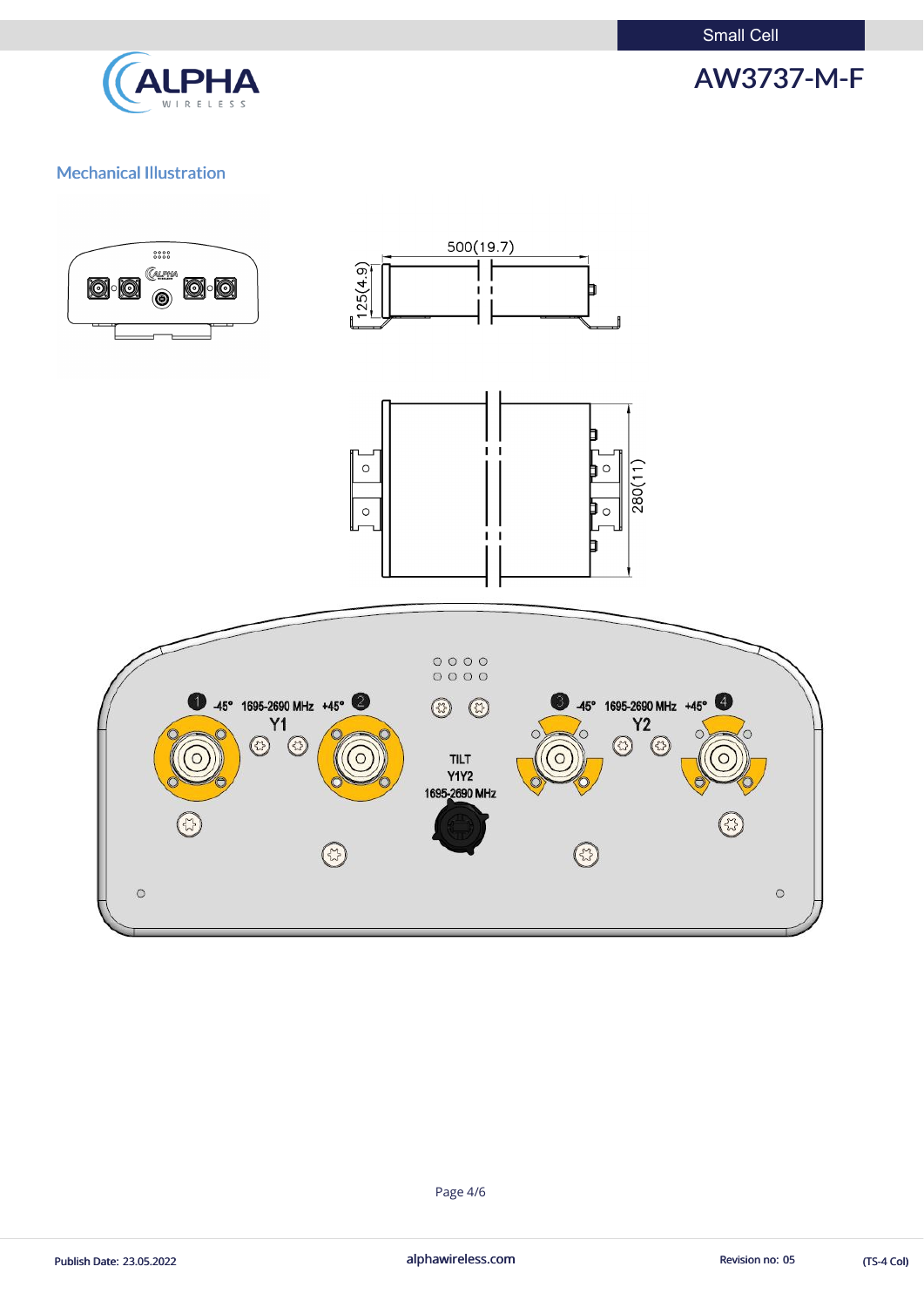Small Cell



# AW3737-M-F

## TECHNICAL SPECIFICATION

## Mounting Bracket Kit

CL-V-119 (210mm-242mm Quick Release Hose Strap & Mounting Kit Included with Antenna)



| <b>Mounting Kit Tilt Range</b> | <b>Mounting Kit Material</b> | <b>Mounting Kit Pole Diameter</b> |
|--------------------------------|------------------------------|-----------------------------------|
|                                | <b>Stainless Steel</b>       | N/A                               |

alphawireless.com

Publish Date: 23.05.2022 **Revision no: 05** alphawireless.com **Revision no: 05** (TS-4 Col)

#### Page 5/6